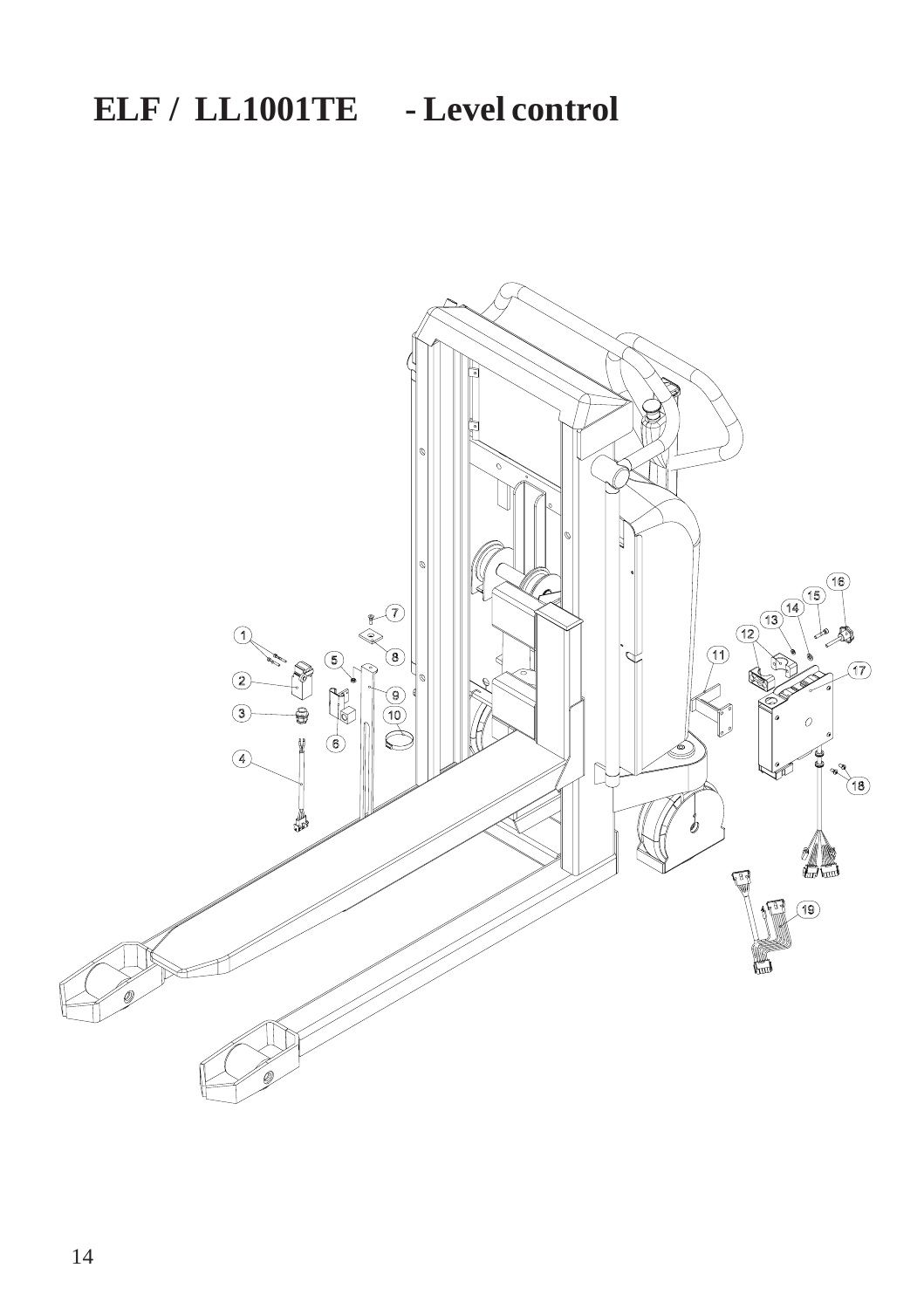| <b>Spare Parts List</b> |          |                                                                                       | <b>Level control</b>         |                                               | $05 - 06 - 03$        |                |
|-------------------------|----------|---------------------------------------------------------------------------------------|------------------------------|-----------------------------------------------|-----------------------|----------------|
| Pos.                    | Part no. | <b>Benævnelse</b>                                                                     | <b>Description</b>           | <b>Benennung</b>                              | Désignation           | Pcs.           |
|                         | 912430   | Skrue                                                                                 | Screw                        | Schraube                                      | <b>Vis</b>            | $\overline{2}$ |
| $\overline{2}$          | 982100   | Afbryder                                                                              | Switch                       | Abschalter                                    |                       | 1              |
| 3                       | 982037   | Kabelforskruning                                                                      | Cable screwed connection     | Kabelverschraubung                            |                       | 1              |
| 4                       | 160203   | Kabel til op/ned switch                                                               | Cable for up/down switch     | Kabel für Schalter ab/auf                     |                       | 1              |
| 5                       | 921060   | Sikringsmøtrik                                                                        | ock nut                      | Gegenmutter                                   | Ecrou de verrouillage | 1              |
| 6                       | 420511   | Switchholder                                                                          | Switch holder                | <b>Endschalter Halterung</b>                  |                       | 1              |
| $\overline{7}$          | 911620   | Skrue                                                                                 | Screw                        | Schraube                                      | Vis                   | 1              |
| 8                       | 420500   | Holder for aftasterskinne                                                             | Fitting for slide            | Halter für Abtasterschiene                    |                       |                |
| 9                       | 420510-  | Aftasterskinne                                                                        | Slide                        | Abtasterschiene                               |                       | 1              |
| 10                      | 990165   | Spændebånd                                                                            | Fixing band                  | Festspannband                                 |                       | 1              |
|                         | 420504   | Styreboxholder                                                                        | Fitting for control box cpl. | Halterung f. Steuerbox kpl.                   |                       |                |
| 11                      | 420514   | kpl. Kort 560 gaffel<br>Styreboxholder mellem 680<br>gaffelkon. + 690 variabel konsol | Fitting for control box cpl. | Halterung f. Steuerbox kpl.                   |                       | $\overline{2}$ |
|                         | 420515   | Styreboxholder lang<br>810 variabel konsol                                            | Fitting for control box cpl. | Halterung f. Steuerbox kpl.                   |                       |                |
| 12                      | 978930   | Rørholder                                                                             | Pipe holder                  | Rohrhalter                                    |                       | 4              |
| 13                      | 924061   | <b>Skive</b>                                                                          | Washer                       | Scheibe                                       | Rondelle              | 3              |
| 14                      | 924060   | Skive                                                                                 | Washer                       | Scheibe                                       | Rondelle              | $\overline{2}$ |
| 15                      | 912641   | Skrue                                                                                 | Screw                        | Schraube                                      | Vis                   | $\overline{2}$ |
| 16                      | 995004   | Stjernegreb                                                                           | Screw f. level control       | Sternschraube f. pos. Kontr. Bouton polygonal |                       | $\overline{2}$ |
| 17                      | 170208   | Styrebox kpl.                                                                         | Control box cpl.             | Steuerkasten kpl.                             | Boîte de commande     | $\overline{2}$ |
| 18                      | 919812   | Skrue                                                                                 | Screw                        | Schraube                                      | Vis                   | 4              |
| 19                      | 150010   | Adapter                                                                               | Adaptor                      | Adaptor                                       |                       | 1              |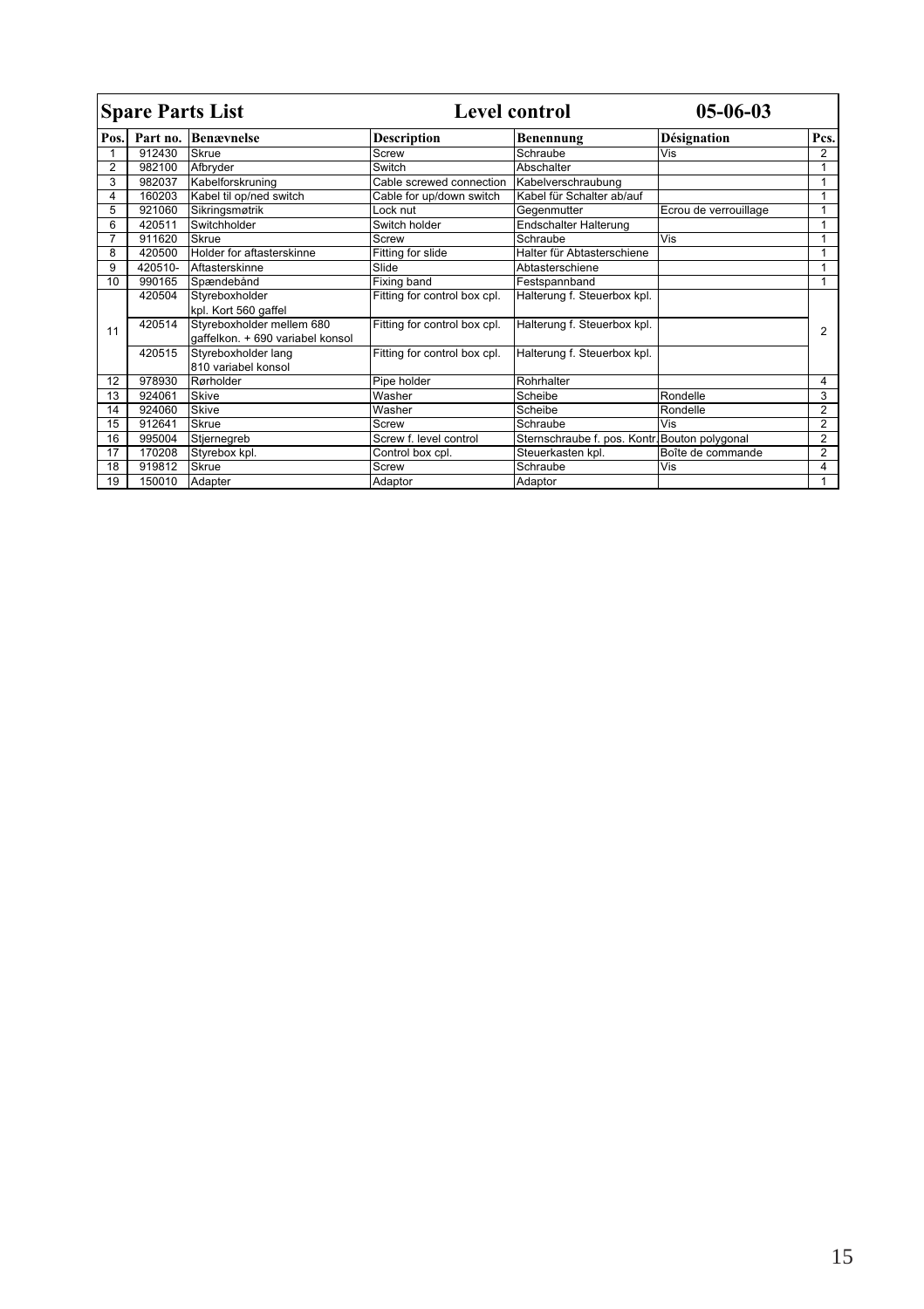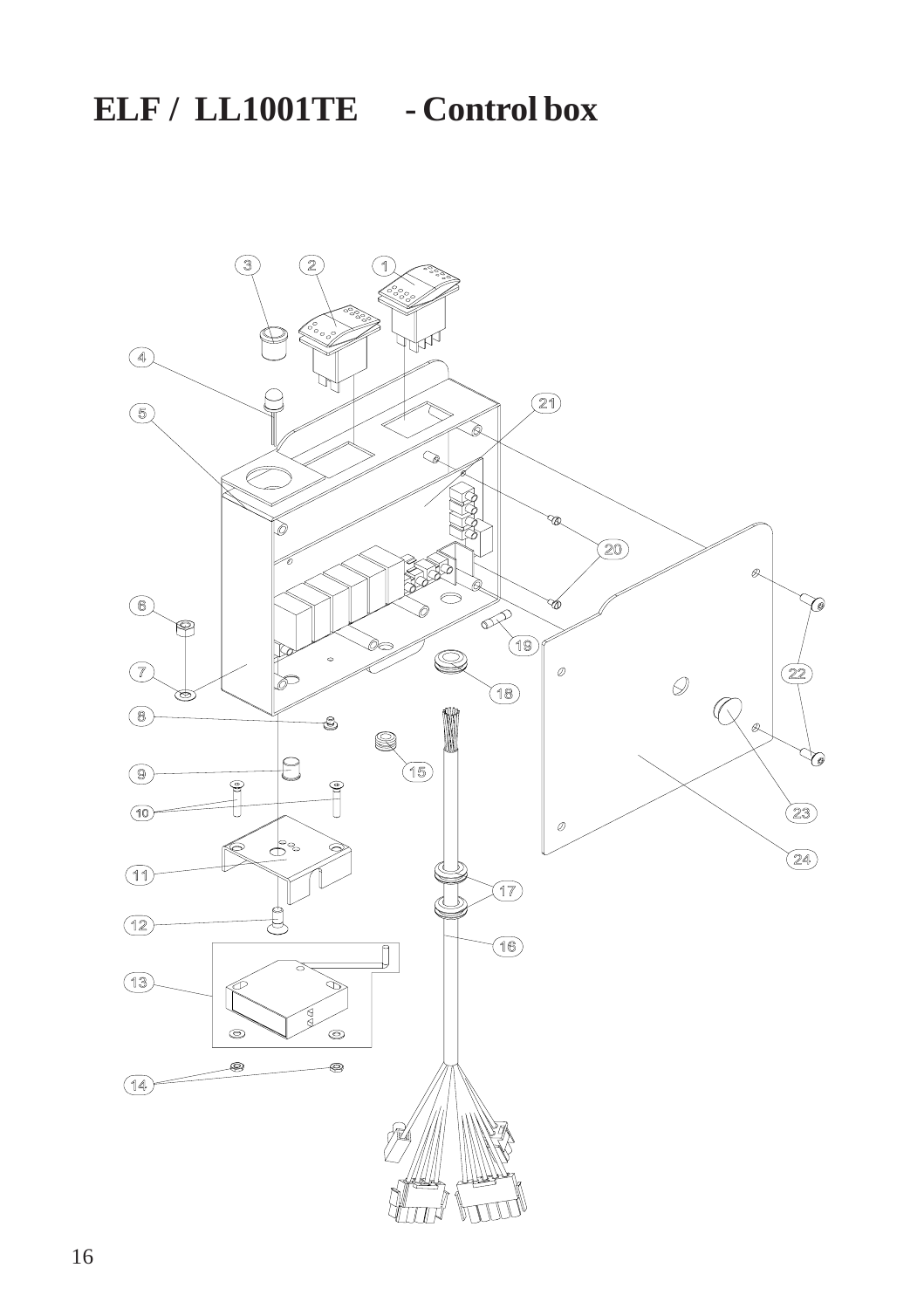| <b>Spare Parts List</b> |          |                      | <b>Control box</b>      |                         | $05 - 06 - 03$                        |                |
|-------------------------|----------|----------------------|-------------------------|-------------------------|---------------------------------------|----------------|
| Pos.                    | Part no. | <b>Benævnelse</b>    | <b>Description</b>      | Benennung               | Désignation                           | Pcs.           |
|                         | 982136   | Kontakt, LØFT - SÆNK | Switch, up-down         | Schalter, Auf-Ab        | Contacteur                            | 1              |
| $\overline{c}$          | 982134   | Kontakt, ON - OFF    | Switch, on-off          | Schalter, On-Off        | Contacteur                            | 1              |
| 3                       | 986094   | Lysdiodeholder       | Led holder              | Diodehalter             | Support diode lumineuse               | 1              |
| 4                       | 986095   | Lysdiode             | Led                     | Diode                   | Diode lumineuse                       | 1              |
| 5                       | 403674   | Styrebox             | Control box             | Steuerkasten            | Boîte de commande                     | 1              |
| 6                       | 921060   | Sikringsmøtrik       | Lock nut                | Gegenmutter             | Ecrou de verrouillage                 | 1              |
| $\overline{7}$          | 925061   | Fjederskive          | Spring cap              | Druckscheibe            | Rondelle à ressort                    | 1              |
| 8                       | 913404   | Skrue                | Screw                   | Schraube                | Vis                                   | 1              |
| 9                       | 929024   | Patronkuglelås       | Collet ball catch       | Patronenkugelsperre     | Cartouche de bille de<br>verrouillage | 1              |
| 10                      | 911425   | Skrue                | Screw                   | Schraube                | Vis                                   | $\overline{2}$ |
| 11                      | 403639   | Fotocelleholder      | Photo cell holder       | Halter für Photozelle   | Support de cellule<br>photoélectrique | 1              |
| 12                      | 911618   | Skrue                | Screw                   | Schraube                | Vis                                   | 1              |
| 13                      | 989011   | Fotocelle            | Photo cell              | Photozelle              | Cellule photoélectrique               | $\mathbf{1}$   |
| 14                      | 921040   | Sikringsmøtrik       | Lock nut                | Gegenmutter             | Ecrou de verrouillage                 | $\overline{c}$ |
| 15                      | 980220   | Ledningsgennemføring | Cable lead-in           | Kabeldurchfürung        | Traversée de câble                    | 1              |
| 16                      | 170205   | Kabel                | Cable for level control | Kabel für pos.kontrolle | Câble                                 | 1              |
| 17                      | 980223   | Ledningsgennemføring | Cable lead-in           | Kabeldurchfürung        | Traversée de câble                    | $\overline{c}$ |
| 18                      | 530021   | Ledningsgennemføring | Cable lead-in           | Kabeldurchfürung        | Traversée de câble                    | 3              |
| 19                      | 986066   | Sikring 4 Amp        | Fuse 4 Amp              | Sicherung 4 Amp         | Fusible 4 amp.                        | $\mathbf{1}$   |
| 20                      | 913305   | Skrue                | Screw                   | Schraube                | Vis                                   | 5              |
| 21                      | 982540   | Printplade           | Circuit board           | Leiterplatte            | Plaquette de circuits<br>imprimés     | 1              |
| 22                      | 919512   | Skrue                | Screw                   | Schraube                | Vis                                   | $\overline{4}$ |
| 23                      | 993066   | Gummiprop            | Rubber plug             | Gummi Stöpsel           | Bouchon de caoutchouc                 | 1              |
| 24                      | 403615   | Låg                  | Cover                   | Deckel                  | Covercle                              | $\mathbf{1}$   |